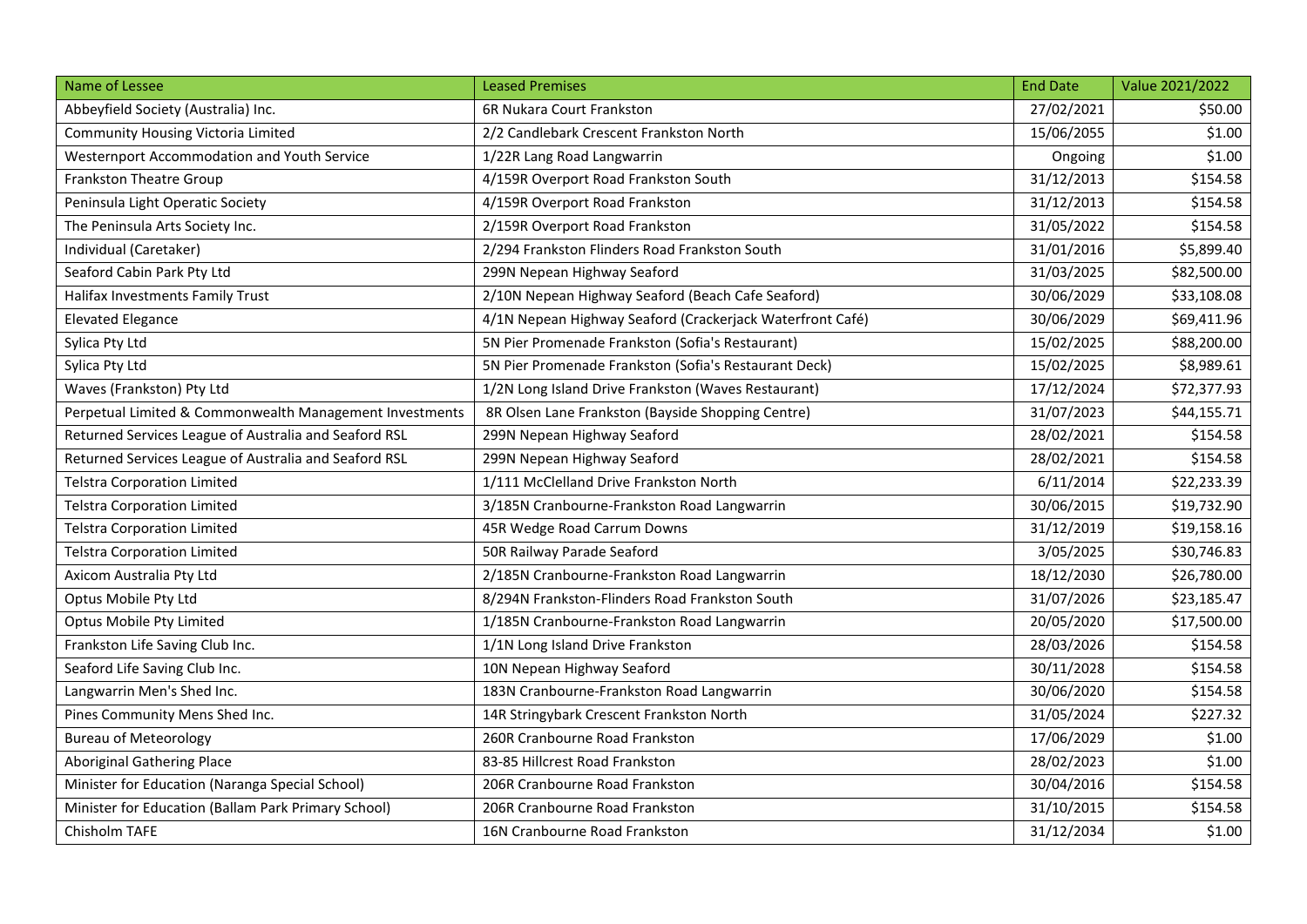| Name of Lessee                                      | <b>Leased Premises</b>                         | <b>End Date</b> | Value 2021/2022 |
|-----------------------------------------------------|------------------------------------------------|-----------------|-----------------|
| Girl Guides Association of Victoria                 | 1/1R Prince Crescent Seaford                   | 30/11/2015      | \$154.58        |
| Girl Guides Association of Victoria                 | 27R Overport Road Frankston South              | 30/11/2015      | \$154.58        |
| Girl Guides Association of Victoria                 | 209R Warrandyte Road Langwarrin                | 30/11/2015      | \$154.58        |
| <b>Scouts Association of Australia</b>              | 2/1R Bently Place Frankston                    | 30/09/2015      | \$154.58        |
| <b>Scouts Association of Australia</b>              | 4/185N Cranbourne-Frankston Road Langwarrin    | 1/01/2016       | \$154.58        |
| <b>Scouts Association of Australia</b>              | 12R Bursaria Crescent Frankston North          | 30/09/2015      | \$154.58        |
| <b>Scouts Association of Australia</b>              | 1/77R Baden Powell Drive Frankston             | 30/09/2015      | \$154.58        |
| <b>Scouts Association of Australia</b>              | 2/83-85R Hillcrest Road Frankston              | 30/09/2015      | \$154.58        |
| <b>Scouts Association of Australia</b>              | 4/260R Cranbourne Road Frankston               | 30/09/2015      | \$154.58        |
| Southern Umpires Association                        | 2/33R Kirkwood Avenue Seaford 30/11/2015       | 30/11/2015      | \$154.58        |
| St Kilda Saints Football Club                       | 151R East Road Seaford                         | 7/07/2059       | \$1.00          |
| Frankston Archery Club Inc.                         | 294N Frankston-Flinders Road Frankston South   | 30/11/2013      | \$154.58        |
| Frankston and District Basketball Association       | 90 Bardia Avenue Seaford                       | 30/06/2026      | \$32,000.55     |
| Frankston BMX Club Inc.                             | 101R Wells Road Seaford                        | 31/01/2014      | \$154.58        |
| Yamala Park Bowling Club Inc.                       | 1R Bowes Street Frankston                      | 30/11/2013      | \$154.58        |
| <b>Belvedere Bowling Club</b>                       | 160 East Road Seaford                          | 30/11/2022      | \$154.58        |
| Carrum Bowling Club Inc.                            | 1/1N Nepean Highway Seaford                    | 30/06/2022      | \$5,046.88      |
| City of Frankston Bowling Club Inc.                 | 16N Yuille Street Frankston                    | 30/11/2022      | \$154.58        |
| Frankston Croquet Club Inc.                         | 61N Nolan Street Frankston                     | 25/06/2019      | \$154.58        |
| Mornington Peninsula Pony Club                      | 7/294N Frankston-Flinders Road Frankston South | 30/11/2013      | \$154.58        |
| Frankston & District Junior Football League         | 3/33R Kirkwood Avenue Seaford                  | 31/05/2013      | \$154.58        |
| Centenary Park Golf Course Inc.                     | 1/300N Centenary Park Drive Frankston North    | 11/07/2024      | \$1,502.64      |
| <b>Control Line Aircraft Modellers of Frankston</b> | 103R Old Wells Road Seaford                    | 31/12/2019      | \$154.58        |
| Frankston Motor Cycle Park Inc.                     | 102R Old Wells Road Seaford 30/09/2016         | 30/09/2016      | \$1000.00       |
| Langwarrin Netball Club Inc.                        | 2/185N Cranbourne-Frankston Road Langwarrin    | 16/02/2015      | \$154.58        |
| Frankston and District Netball Association          | 3/83-85R Hillcrest Road Frankston              | 30/06/2022      | \$9,702.88      |
| Frankston Homing Pigeon Club                        | 1/83-85R Hillcrest Road Frankston              | 30/09/2022      | \$154.58        |
| Belvedere Park Tennis Club Inc.                     | 104R East Road Seaford                         | 30/11/2013      | \$154.58        |
| Bruce Park Tennis Club Inc.                         | 3/19N Bondi Avenue Frankston                   | 30/11/2013      | \$154.58        |
| Carrum Downs Tennis Club Inc.                       | 2/45R Wedge Road Carrum Downs                  | 30/11/2013      | \$154.58        |
| Kananook Tennis Club Inc.                           | 58R Kananook Avenue Seaford                    | 30/11/2013      | \$154.58        |
| Langwarrin Tennis Club                              | 13N Shute Drive Langwarrin                     | 30/11/2013      | \$154.58        |